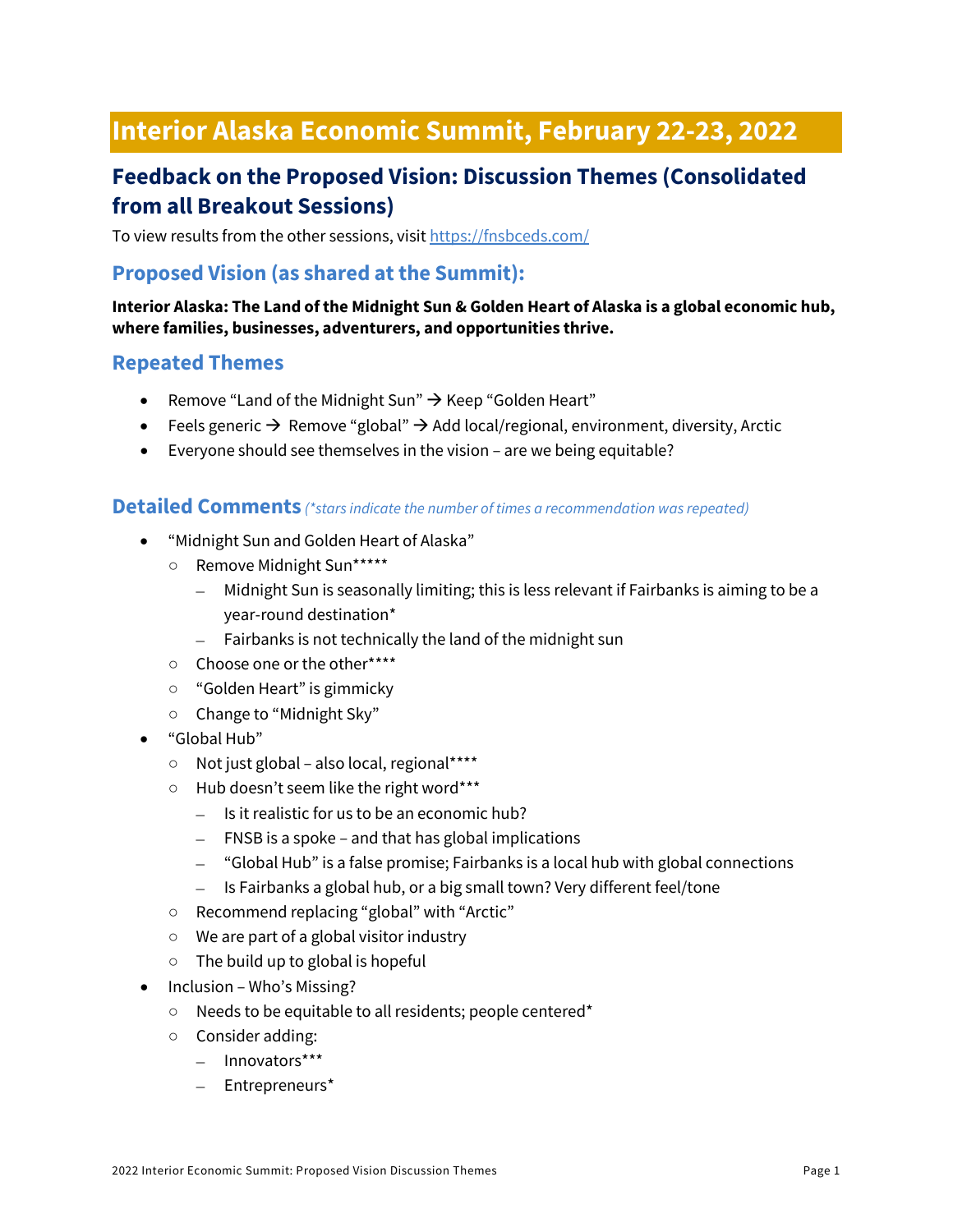- Individuals\*
- Students
- Dreams and Dreamers: Dreams can be achieved here
- Not Unique Enough: feels generic, like it could be for anywhere in Alaska\*\*\*
- Missing Concepts to Consider Adding
	- Environment/Lands/Water\*\*\*\*\*
	- Diversity\*\*\*
	- Culture, Art\*\*
	- Education\*\*
	- Natural Resources\*
	- Arctic\*
	- Beauty
	- Military
	- Sustainable
	- Community
- More Forward-Looking\*\*\*\*
	- Not just what we are, but where we want to be\*\*\*
	- Plan for the future! Not enough emphasis on the future.
	- Make the vision statement actionable
- Concepts people like
	- "Opportunities Thrive"\*\*\*
	- Sounds happy
- Other
	- Want it to be short and impactful\*\*
	- Regenerative economy concept thriving, but at what cost?
	- Nothing here for my kids
	- There is nothing inspiring if I wanted to move here and set up a business
	- Not specific on money, which is good.
	- By 2027, compete with Anchorage
- Alternate Wording Suggestions
	- Could shorten to remove specific references and say, "…where opportunities thrive."
	- The Golden Heart of Alaska is a global economic hub where dreams and opportunities for families, businesses and adventurers thrive.
	- The Golden Heart where opportunities and dreams can thrive.
	- The Golden Heart of Alaska is a global economic hub where families, businesses, adventurers thrive and dreams endure as part of a rich, diverse culture in harmony with its unique and diverse environment and cultures.
	- The extraordinary winter, land of the aurora-filled night ski & Golden Heart of Alaska is a regional economic hub where diverse families, businesses, adventurers and opportunities can thrive.